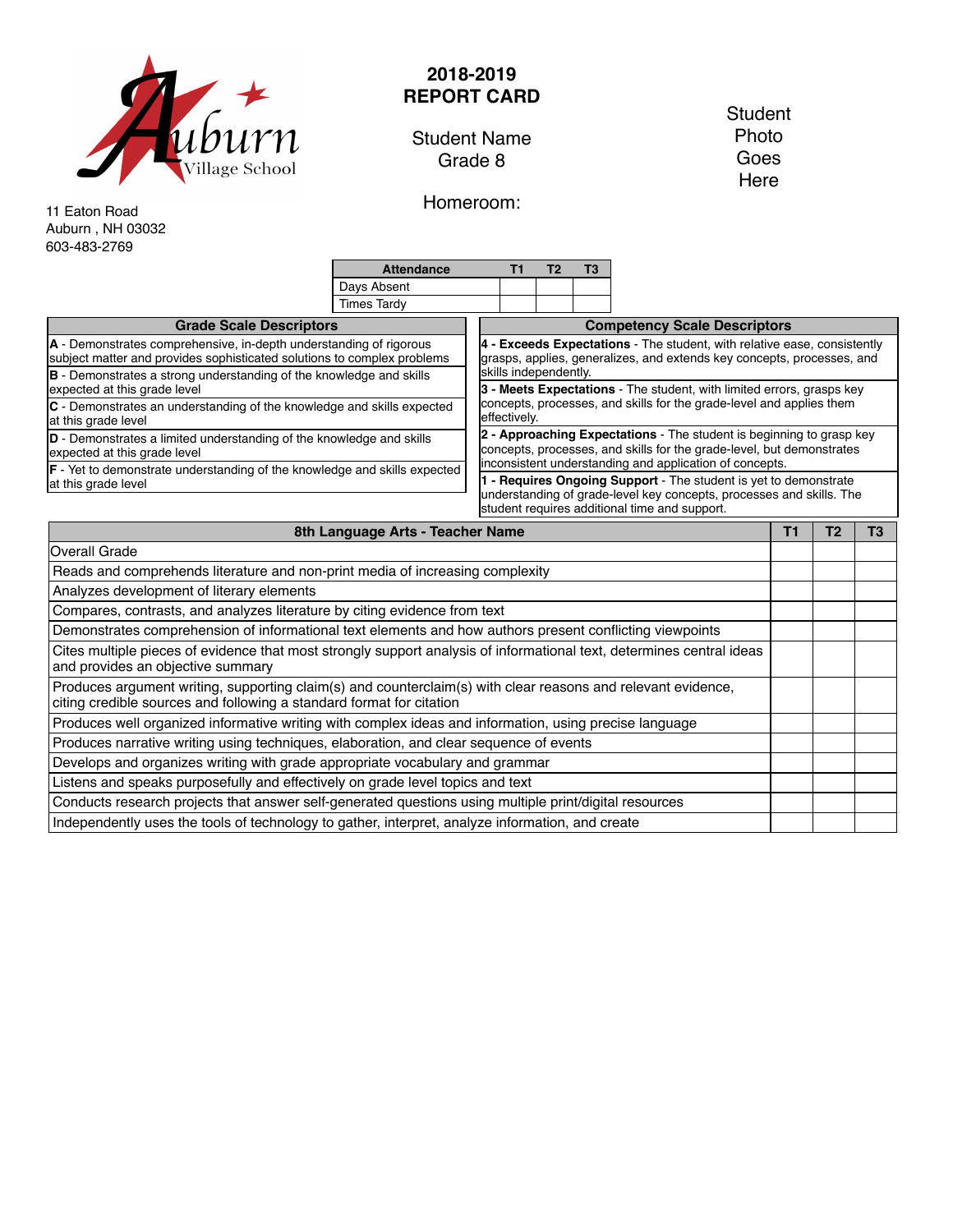| 8th Math - Teacher Name                                                                                                        | Т1 |  | ТЗ |
|--------------------------------------------------------------------------------------------------------------------------------|----|--|----|
| <b>Overall Grade</b>                                                                                                           |    |  |    |
| Recognizes and estimates irrational numbers                                                                                    |    |  |    |
| Simplifies and performs operations with numbers involving exponents                                                            |    |  |    |
| Utilizes the connections between proportional relationships, lines, and linear equations to solve real-world problems          |    |  |    |
| Solves linear equations with one variable and identifies the number of solutions                                               |    |  |    |
| Analyzes and solves pairs of simultaneous equations and uses them to solve real-world problems                                 |    |  |    |
| Uses and interprets functions to model relationships between quantities                                                        |    |  |    |
| Performs and analyzes a series of geometric transformations to construct and evaluate congruent and similar<br>figures         |    |  |    |
| Applies the Pythagorean theorem to solve problems in two or three dimensions                                                   |    |  |    |
| Solves real-world problems involving volume of cylinders, cones and spheres                                                    |    |  |    |
| Constructs, interprets and models relationships between collections of data                                                    |    |  |    |
| Problem Solving: Perseveres in solving real-world problems using multiple strategies and mathematical models                   |    |  |    |
| Communicating Reasoning: Constructs viable arguments to support their own reasoning and to critique the<br>reasoning of others |    |  |    |

| 8th Science - Teacher Name                                                                                                          |  |  |  |  |  |
|-------------------------------------------------------------------------------------------------------------------------------------|--|--|--|--|--|
| Overall Grade                                                                                                                       |  |  |  |  |  |
| Obtains, evaluates, and communicates to engage in an argument from evidence                                                         |  |  |  |  |  |
| Observes, predicts and analyzes patterns to identify necessary evidence to support claims about relationships                       |  |  |  |  |  |
| Identifies the difference between causal and correlational relationships for phenomena                                              |  |  |  |  |  |
| Uses changes in scale, proportion and quantity for size, time and energy to discuss rates of change or stability<br>within a system |  |  |  |  |  |
| Predicts and models how altering a system's input or process might change its behavior or output                                    |  |  |  |  |  |
| Identifies or predicts how changes in matter and energy will affect a system                                                        |  |  |  |  |  |
| Identifies, analyzes and predicts potential system outcomes after changes are made to components                                    |  |  |  |  |  |

| 8th Social Studies - Teacher Name                                                                           |  |  |  |  |  |  |  |
|-------------------------------------------------------------------------------------------------------------|--|--|--|--|--|--|--|
| Overall Grade                                                                                               |  |  |  |  |  |  |  |
| Recognizes the origins, purposes, and impact of constitutions, laws, treaties, and international agreements |  |  |  |  |  |  |  |
| Distinguishes issues and problems in government and civil society                                           |  |  |  |  |  |  |  |
| Analyzes how laws and public policies impact the changing societies                                         |  |  |  |  |  |  |  |
| Explains various economic roles, decisions, and market changes that impact the economic cycle               |  |  |  |  |  |  |  |
| Identifies the differences between a depression and a recession                                             |  |  |  |  |  |  |  |
| Identifies connections made through local, regional, and global alliances                                   |  |  |  |  |  |  |  |
| Determines the connectivity of historical events                                                            |  |  |  |  |  |  |  |
| Analyzes how world powers influence society and impact historical events                                    |  |  |  |  |  |  |  |
| 8th Art - Teacher Name<br>8th PE - Teacher Name<br>Q1 Q2 Q3 Q4                                              |  |  |  |  |  |  |  |

| 8th Art - Teacher Name                                                                                             |  | IU HUZIUJIU41 | oin PE - Teacher Name                                                                                        | <u>iu iuziusit</u> |  |
|--------------------------------------------------------------------------------------------------------------------|--|---------------|--------------------------------------------------------------------------------------------------------------|--------------------|--|
| Overall Grade                                                                                                      |  |               | Overall Grade                                                                                                |                    |  |
| Demonstrates willingness to experiment, innovate,<br>and take risks to pursue ideas, forms, and                    |  |               | Demonstrates and applies mature movement skills<br>in a variety of physical activities                       |                    |  |
| meanings that emerge in the process of art-making<br>or designing                                                  |  |               | Demonstrates and applies mature strategies and<br>tactics in a variety of physical activities                |                    |  |
| Applies relevant criteria to examine, reflect on, and<br>plan revisions for a work of art or design in<br>progress |  |               | Exhibits responsible social behaviors by<br>cooperating with classmates demonstrating<br>Inclusive behaviors |                    |  |
| Creates a convincing and logical argument to<br>support an evaluation of art                                       |  |               |                                                                                                              |                    |  |